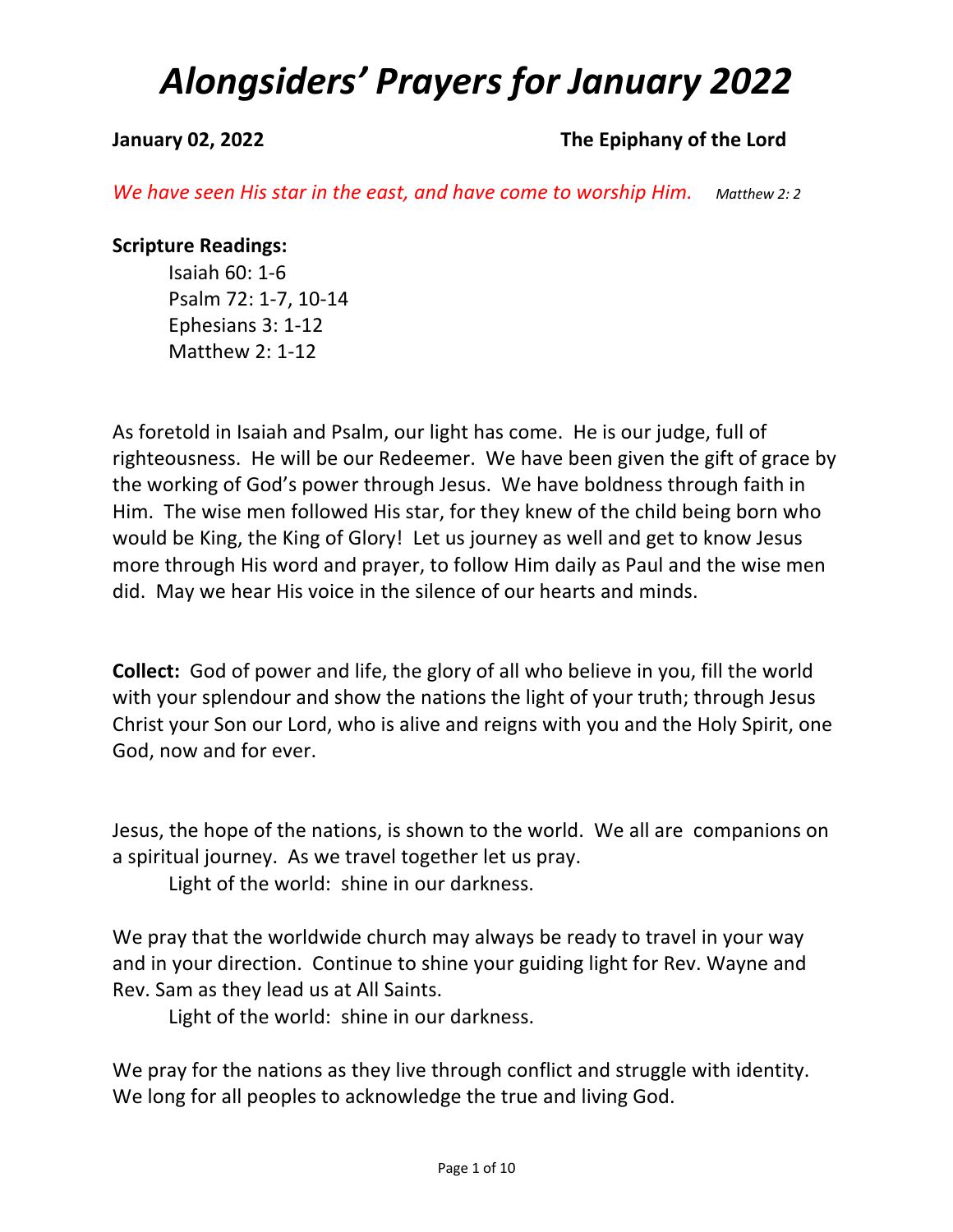Light of the world: shine in our darkness.

We pray for the families and the streets we represent, asking for a spirit of generous love, understanding and mutual respect.

Light of the world: shine in our darkness.

We pray for all who are finding their way tedious, lonely or frightening at the moment; for those who have lost their way and do not know what to do for the best.

Light of the world: shine in our darkness.

We pray for those who have come to the end of their earthly journey, and for those who have died unprepared.

Light of the world: shine in our darkness.

We offer our thanks and praise for the way you see us when we are still far off and welcome us home. Merciful Father, accept these prayers for the sake of your Son, our Saviour Jesus Christ. Amen

*The Lord's Prayer*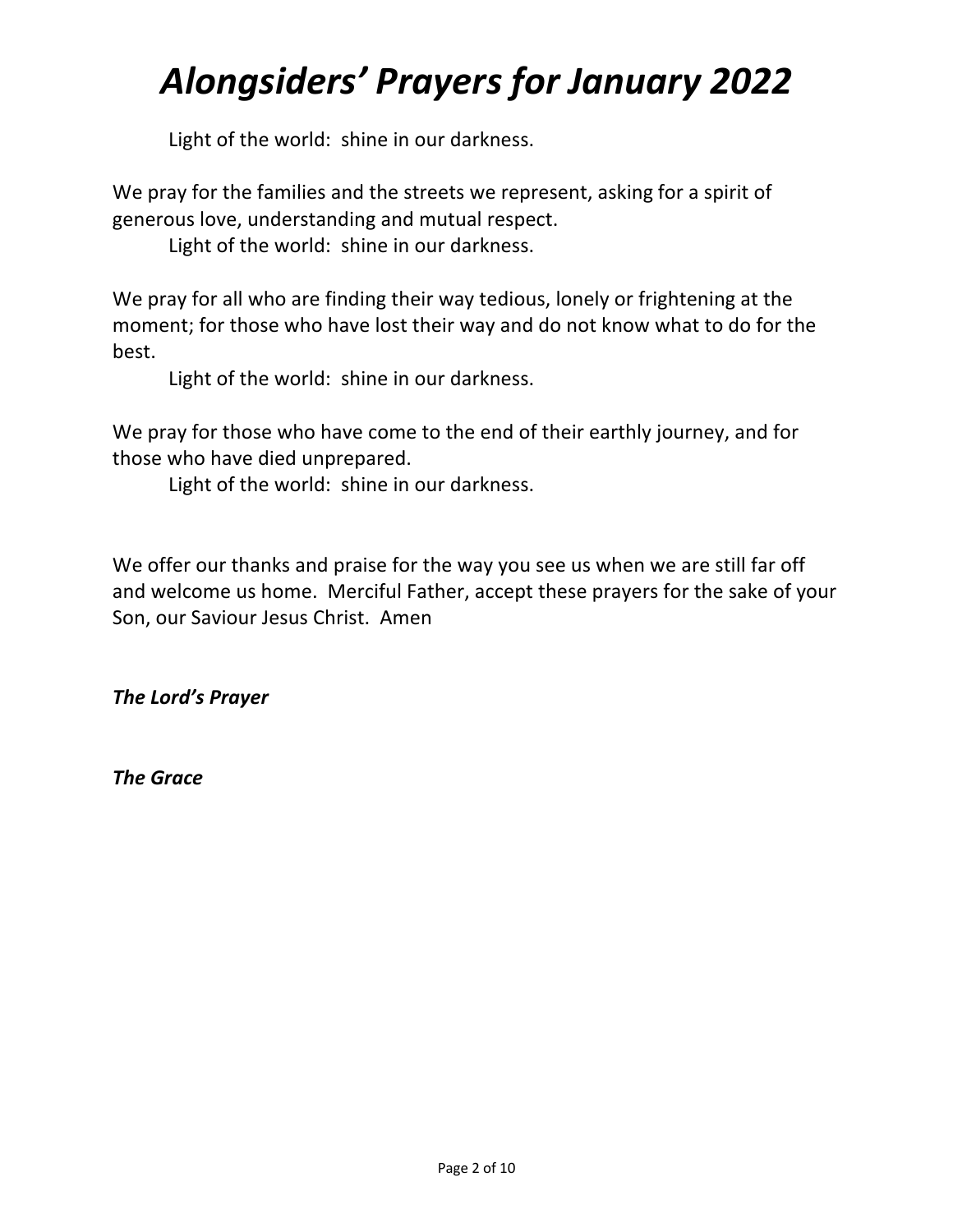#### **January 09, 2022 The Baptism of the Lord**

*And the Holy Spirit descended in bodily form like a dove upon Him, and a voice came from heaven which said, "you are my beloved Son: in you I am well pleased." Luke 3: 22*

### **Scripture Readings:**

Isaiah 43: 1-17 Psalm: 29 Acts 8: 14-17 Luke 3: 15-17, 21-22

God loves each and every one of us. He has called us by name. He is always watching over us. We were given the gift of the Holy Spirit that only God can give. He dwells in each one of us. We give Him honor, praise and glory through Jesus our Saviour as we are baptized in His name, marked as His forever.

**Collect:** Eternal Father, who at the baptism of Jesus revealed Him to be your Son, anointing Him with the Holy Spirit, keep your children, born of water and the Spirit, faithful to their calling; through Jesus Christ our Lord, who lives and reigns with you and the Holy Spirit, one God, now and for ever.

Jesus is baptized and God confirms His identity and His calling. Let us pray to God who calls us each by name.

We pray for all baptized Christians to live out their calling in loving and holy lives. We pray for those preparing for Baptism and Confirmation, for parents and godparents to be given the grace and perseverance to keep faithfully the promises made.

Come, Holy Spirit: fill our lives.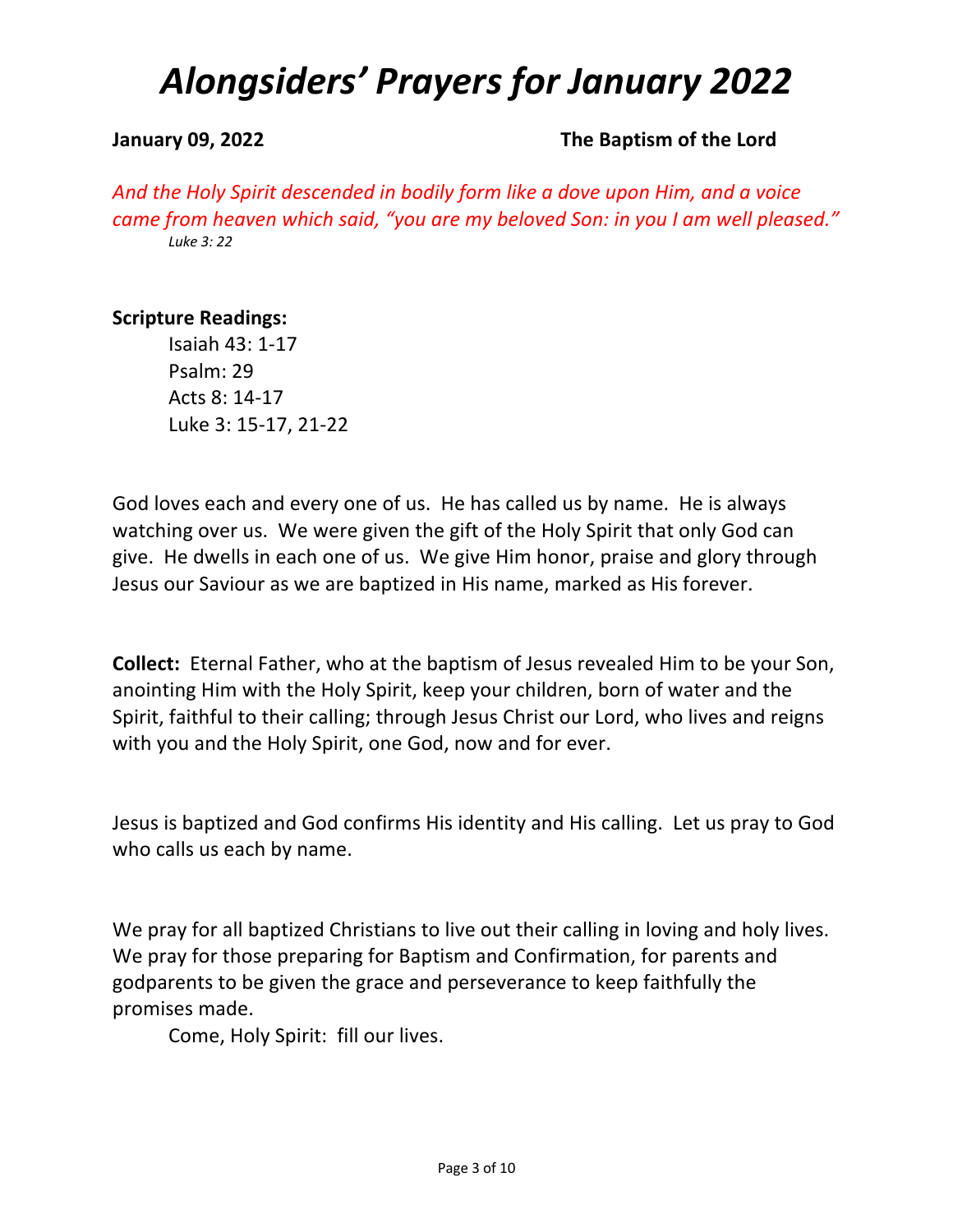We pray for peace and integrity in all our dealings as individuals, and in local, national and international conflicts; for openness to hear God's wisdom and courage to follow His lead.

Come, Holy Spirit: fill our lives.

We pray for harmony and understanding in our relationships with family and neighbours; for the willingness both to give and receive; for the generosity of forgiving love.

Come, Holy Spirit: fill our lives.

We pray for those whose weariness or pain make it difficult for them to pray. May they sense the support and love of the Church of God.

Come, Holy Spirit: fill our lives.

We pray for those whose souls have left behind their frail and broken bodies, and now can fly freely to live in God's company for the whole of eternity. Bless and comfort their loved ones, and bring us all in your good time to share the joy of heaven.

Come, Holy Spirit: fill our lives.

We give you thanks, Father, for calling us by name, and keeping us safe through all the storms and difficulties of this life in the power of the Holy Spirit. Merciful Father, accept these prayers for the sake of your Son, our Saviour Jesus Christ. Amen.

**The Lord's Prayer**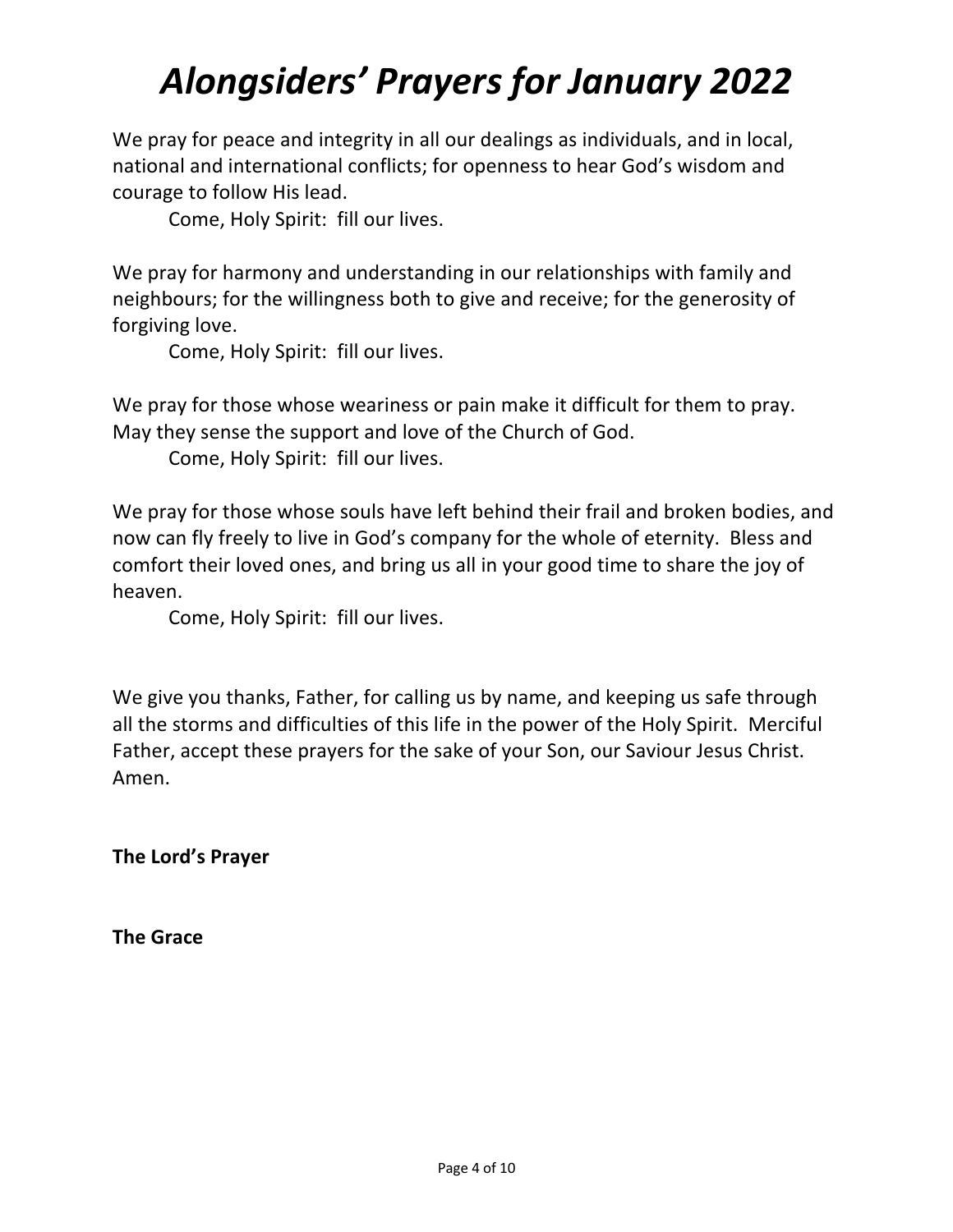### **January 16, 2022 2nd 2nd** Sunday after Epiphany

*Jesus manifested His glory, and His disciples believed in Him. John 2: 11*

### **Scripture Readings:**

Isaiah 62: 1-5 Psalm 36: 5-10 1 Corinthians 12: 1-11 John 2: 1-11

God is love, the fountain of life. The Spirit of the Lord changes us. Just as Jesus changed the water into wine at the wedding feast, so the Lord changes us when we receive Him into our hearts and live by the gospel message, displaying God's light, love and truth for the good of the world around us.

**Collect:** Almighty God, your Son our Saviour Jesus Christ is the light of the world. May your people, illumined by your word and sacraments, shine with the radiance of His glory, that He may be known, worshipped, and obeyed to the ends of the earth; who lives and reigns with you and the Holy Spirit; one God, now and for ever.

Drawn by God's love and constant faithfulness to us, let us pray:

We pray for all those who would love to believe, but cannot yet trust in the living God. We pray for those who have rejected God because of the unloving behaviour of His followers.

Fill us Lord: fill us to the brim.

We pray for all who give orders and have influence over other people. We pray that all people may be led justly and with sensitivity.

Fill us Lord: fill us to the brim.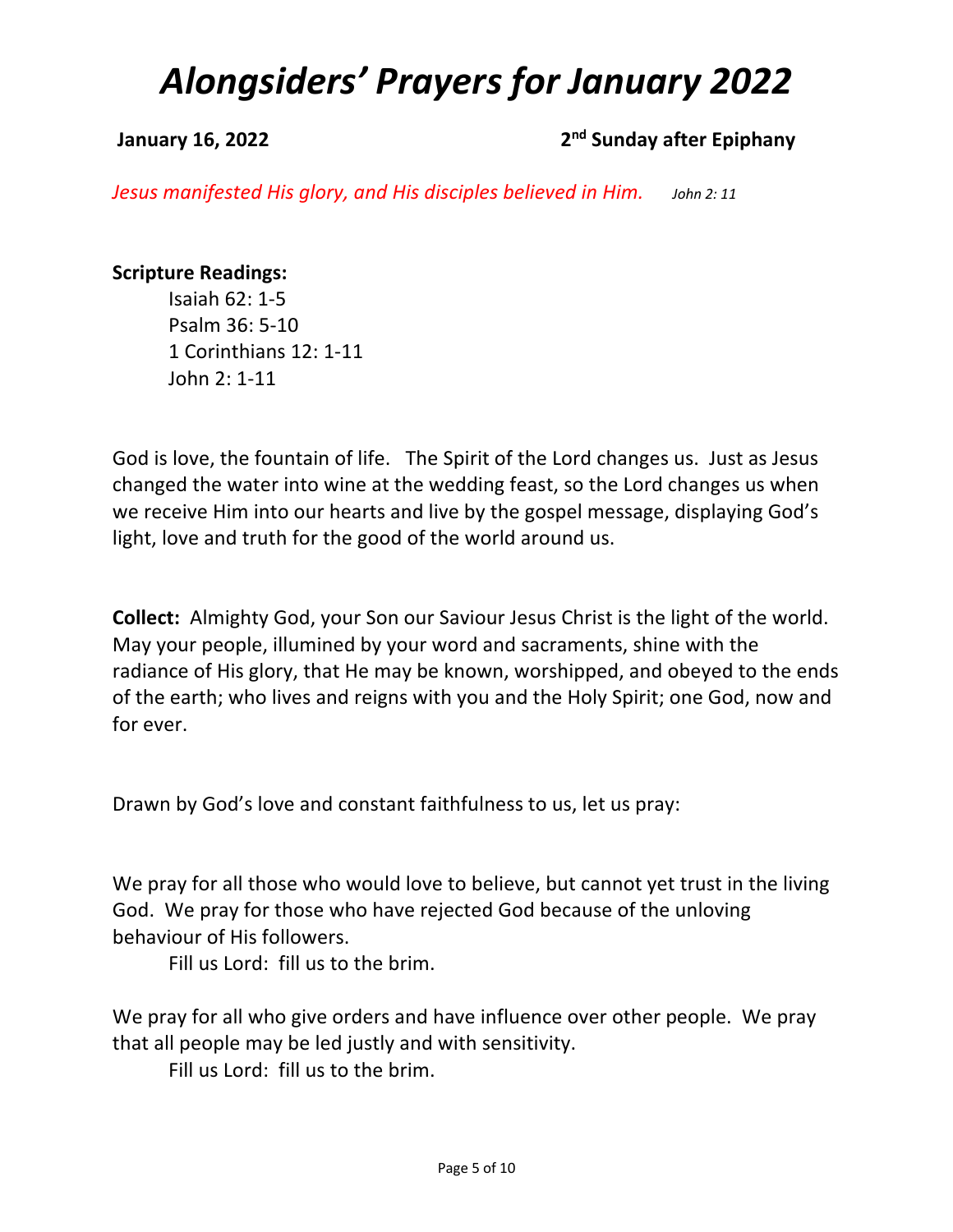We pray for all our relationships which need your transforming love. We pray for those we irritate and upset and those who have hurt and upset us.

Fill us Lord: fill us to the brim.

We pray for those whose lives feel empty and lack real meaning. We pray for those whose frailty, pain or illness makes it difficult to pray.

Fill us Lord: fill us to the brim.

We pray for those who are dying and those who have completed their life on earth that they may be brought to peace and everlasting joy. Fill us Lord: fill us to the brim.

We thank you for all the joys of loving relationships, all the friendships we share, and the love we are enabled to give. Merciful Father, accept these prayers for the sake of your Son our Saviour Jesus Christ. Amen

**The Lord's Prayer**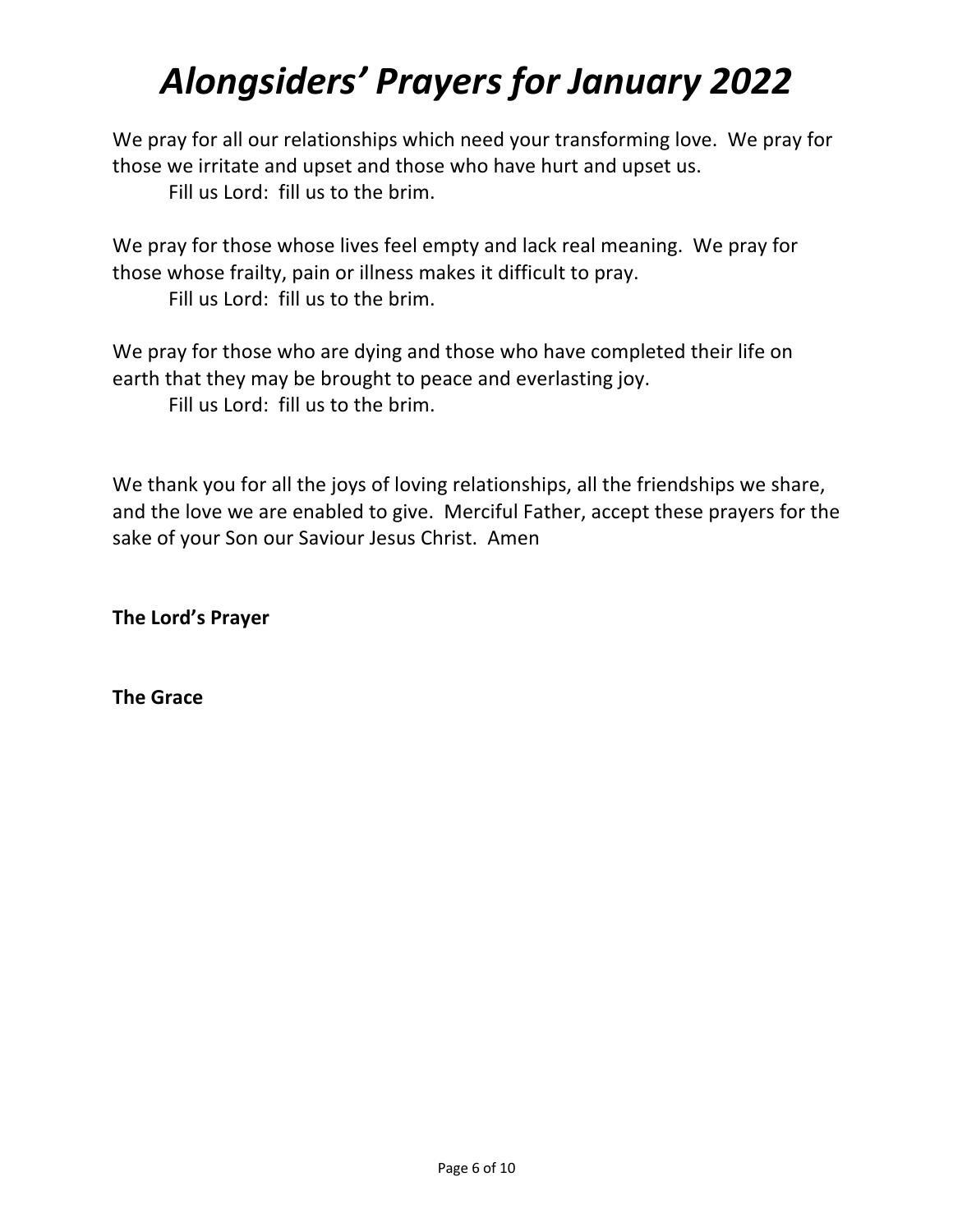### **January 23, 2022 3rd Sunday after Epiphany**

*The Lord has anointed me to preach good news to the poor and release to the captives. Luke 4: 18*

#### **Scripture Readings:**

Nehemiah 8: 1-3, 5-6, 8-10 Psalm 19 1 Corinthians 12: 12-31a Luke 4: 14-21

In Nehemiah, we read of the Book of the Law of Moses being opened and read for the first time in public. In the Psalm reading the glory of God is being declared. In 1 Corinthians, we are told that we are one in the body of Christ though we are many members. In Luke, Jesus declares, as He read from the scriptures, He has been appointed to preach the gospel, heal the sick, proclaim liberty, restore sight to the blind, set free the oppressed. He is here to do all this. The scripture is fulfilled by Him. He has opened the scriptures to us all. We thank God for the revelation of His word, and granting us the understanding to know what to do to carry out His work here on earth, through faith and trust in Him.

**Collect:** Almighty God, by grace alone you call us and accept us in your service. Strengthen us by your Spirit, and make us worthy of your call; through Jesus Christ our Lord, who lives and reigns with you and the Holy Spirit, one God, now and for ever.

Let us still our bodies and our minds as we pray together. Open our ears, Lord: and teach us to listen to you.

Lord God, as we call to mind that we are members of the worldwide church, we pray for those who are insulted or persecuted for our shared faith. We stand alongside them now.

Open our ears, Lord: and teach us to listen to you.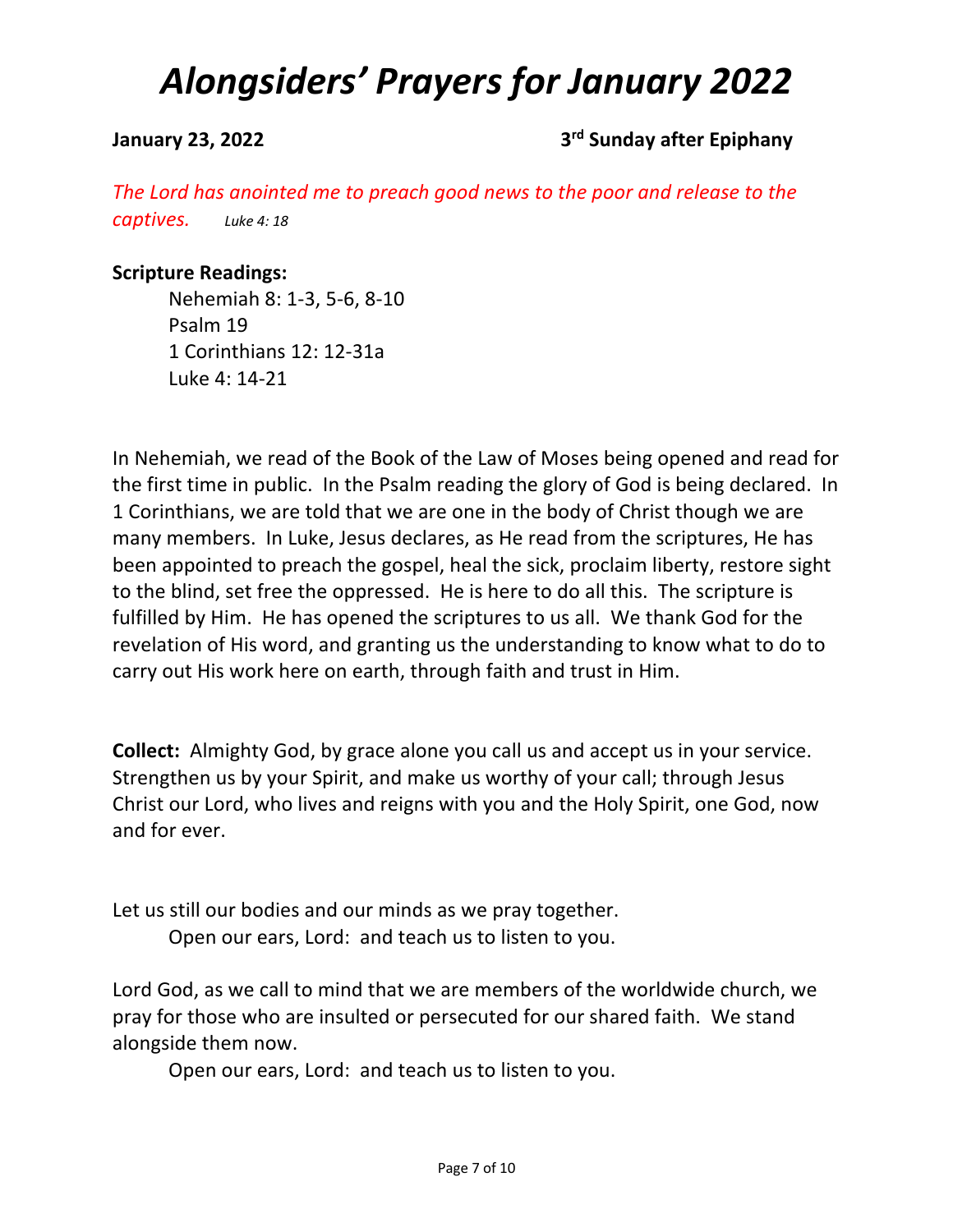We pray that all of us who inhabit planet earth in this age, may learn to hear you again and respond to your voice of love.

Open our ears, Lord: and teach us to listen to you.

We pray that whenever materialism or stress or sin have deafened us to your will, we may be prompted to put things right.

Open our ears, Lord: and teach us to listen to you.

We pray that our homes may be a place where you are welcomed and recognized through the good and troubled times.

Open our ears, Lord: and teach us to listen to you.

We bring to your love all our fellow members who are ill, injured or sad. Alert us to see how we can help, and give them a real sense of your comforting presence. Open our ears, Lord: and teach us to listen to you.

We remember those who have travelled through life and have now gone through death into eternity. We thank you for their lives and commend them to your keeping. Prepare us all through our living for eternal life.

Open our ears, Lord: and teach us to listen to you.

Thank you, Lord God, for all you have shown us through Jesus, and through word and sacrament week by week. Merciful Father, accept these prayers for the sake of your Son our Saviour Jesus Christ. Amen

**The Lord's Prayer**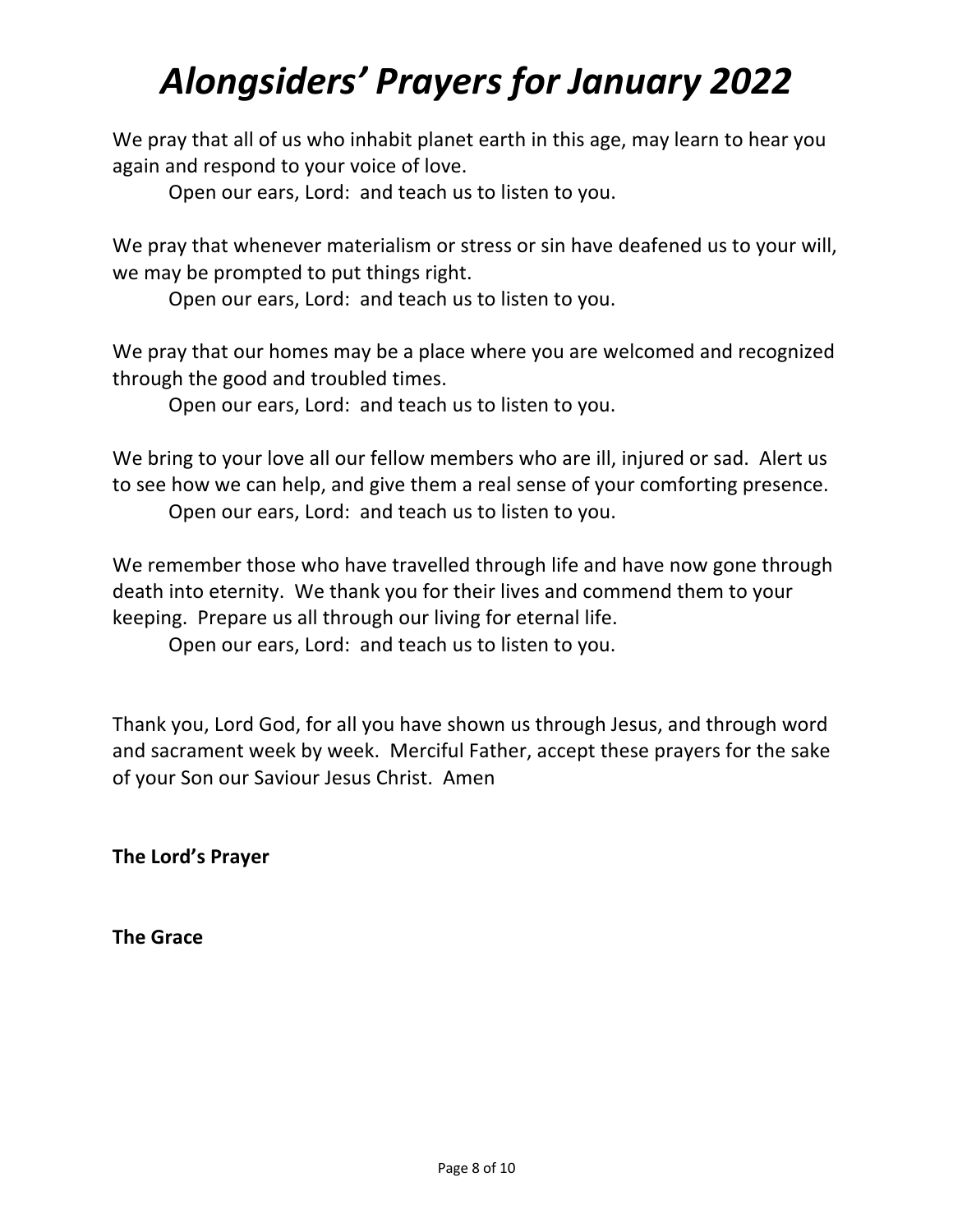### **January 30, 2022 4th Sunday after Epiphany**

*Today this scripture is fulfilled in your hearing. Luke 4: 21*

### **Scripture Readings:**

Jeremiah 1: 4-10 Psalm 71: 1-6 1 Corinthians 13: 1-13 Luke 4: 21-30

We trust in God by faith as the prophets of long ago, that He will equip us on the mission field to carry our His work. We trust that He will give us the right words to speak, and most importantly to show His love to all, which is the greatest gift we can pass on to others in His most Holy Name.

**Collect:** Living God, in Christ you make all things new. Transform the poverty of our nature by the riches of your grace, and in the renewal of our lives make known your glory; through Jesus Christ our Lord, who is alive and reigns with you and the Holy Spirit, one God, now and for ever.

As we gather in Christ's name, let us bring to mind those who particularly need our prayer support. We remember those who teach the faith throughout the church and throughout the world. Keep them close to your guiding, and open the hearts of those they teach to hear and receive your truth.

Show us your ways: and help us to walk in them.

We remember those in positions of authority and influence in this country and in all societies, that needs may be noticed and addressed, good values upheld, and all people respected.

Show us your ways: and help us to walk in them.

We remember those who looked after us when we were very young, and those who have no one to love and care for them. We remember all young families and